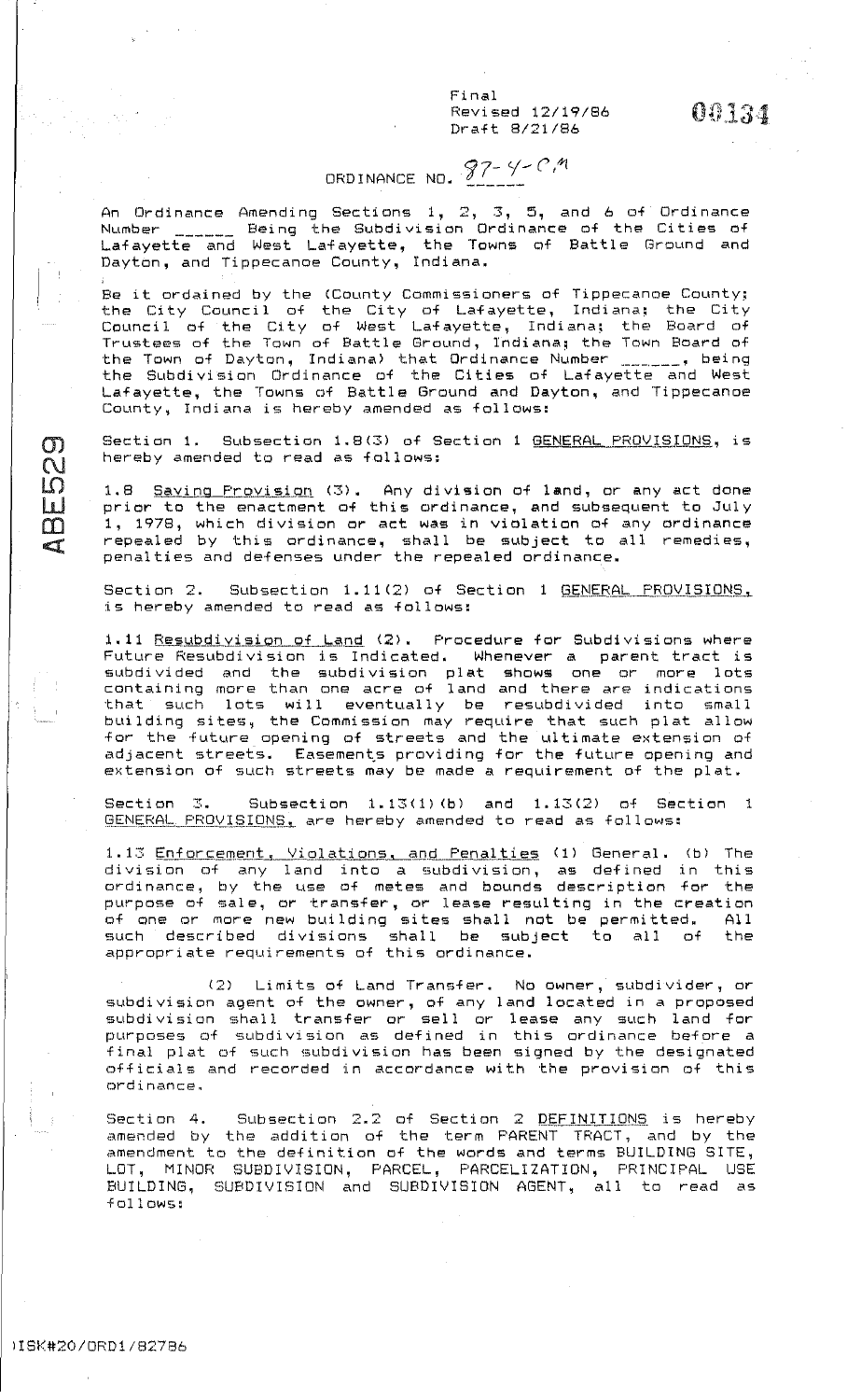## n f} "· '.{ r;. ··. **tf** '\*.} *\_}i\_* **'f:.J <sup>u</sup>**

PARENT TRACT. A piece of land, the location, shape and size of which is determined by the official record of the last transfer of its ownership transacted before this ordinance was enacted or the last division by recordation of a plat prior to the enactment of this ordinance provided such plat is not in violation of any previous ordinance. This ordinance was enacted on November 19, 1979 in Tippecanoe County; December *:s,* 1979 in l\_afayette, West Lafayette and Dayton; and March 3, 1980 in Battle Ground.

BUILDING SITE. Any piece of land having sufficient area to qualify for an Improvement Location Permit for a principal use building under the Unified Zoning Ordinance.

LOT. A tract, plot, portion other piece of land intended whether immediate or future,  $\overline{\phantom{a}}$ of building development. **of a sudivision, parcel, or**  as a unit for the purpose, of transfer of ownership or

MINOR SUBDIVISION. Any subdivision of not more than four (4) lots, all with frontage on a perimeter street, or any further subdivision or resubdivision of a non-residential development whose lots may or may not have frontage on a perimeter street which does not include any improvement to a public road, provided such subdivision activity involves neither the construction of any **new** street or road, nor the imposition of any adverse effect upon the use of the remainder of the land or adjoining property as determined by the Commission, and provided such activity conflicts with neither any provision or portion of the Comprehensive Flan, Official Map, or Unified Zoning Ordinance, nor any of the regulations set forth herein.

FARCEL. A lot created by parcelization.

PARCELIZATION. Any division of land complying fully with subsection 3.5 of this ordinance.

PRINCIPAL USE BUILDING. A building in which the principal use of the lot, parcel or other piece of land is conducted. Standards recognized by the Administrative Building Council shall be used to determine whether a given structure constitutes one or more buildings in cases where ambiguities exist.

SUBDIVISION. The division of a parent tract or other piece of land into at least two (2) smaller lots so that either now or in the future the subdivider can do any of the following with one or more of the subdivided lots:

- 1. transfer ownership
- 2. construct buildings<br>3. create new building

3. create new building sites for leasehold.

The actual location, shape and size of a parent tract to be divided is determined by the official record of the last transfer of its ownership transacted before this ordinance was enacted or by its last conditional transfer of ownership by recorded contract transacted before this ordinance was enacted. The following kinds of divisions are not subdivisions and are exempt from the rules of this **c:Jrdinance:** 

A. A division of land into two (2) or more tracts all of which are at least 10 acres in size;

B. A division of land for the sale or exchange of tracts to correct errors in an existing legal description, provided that no additional building mine meaning than for accessory buildings are created by the division.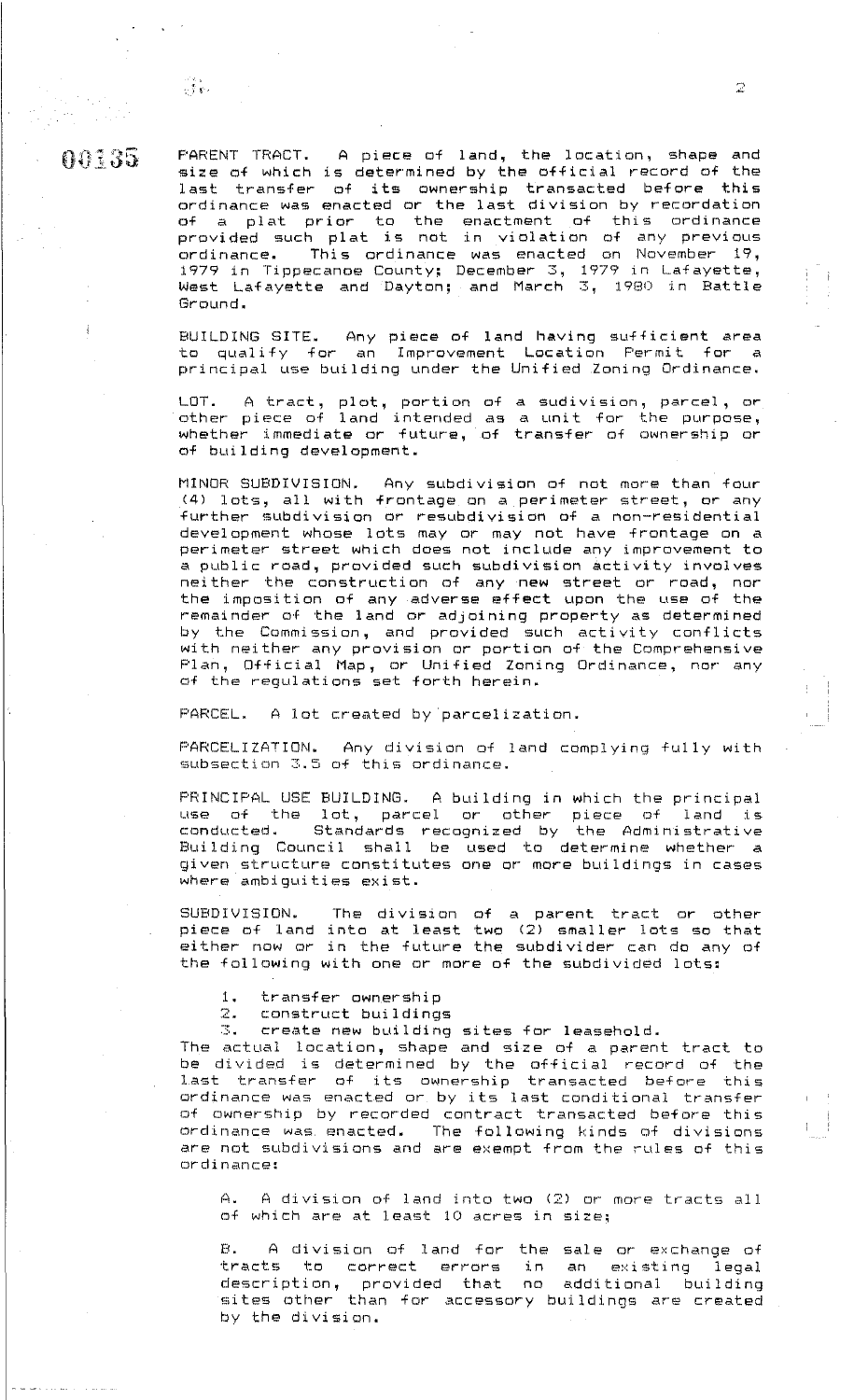$\mathbb{C}$ . A division of land pursuant to an allocation of land in the settlement of a decedent's estate or- <sup>a</sup> 00136 court decree for the distribution of property;

D. A division of land for the acquisition of street right-of-way, or easement; and

E. A division of land for the sale or- exchange of tracts between adjoining land owners, provided that no additional building sites other than for accessory buildings are created by the division.

Additionally, any division of land complying fully with subsection 3.5 of this ordinance is not a subdivision and shall be called a PARCELIZATION.

SUBDIVISION AGENT. Any person who represents, or acts for or- on behalf of, a subdivider or developer in representing, selling, leasing, or developing, or offering to sell, lease or develop any interest, lot, unit or plat  $subdivison,$  except an attorney-at-law whose representation of another person consists solely of rendering legal services.

Section 5. Subsections 3.1(1) and (2) of Section 3 SUBDIVISION APPLICATION PROCEDURES AND APPROVAL PROCESSES are hereby amended to read as follows:

3.1 General Frocedure (1) Classification of Land Divisions. All land to be divided shall be categorized into one of three (3) main classes of land division indicated within this ordinance's definition of subdivision. These classes are: (a) subdivisions, major and minor, (bl parcelizations, and (c) exempt divisions. Exempt divisions are not subject to the requirements Before any permit shall be granted for a structure to be erected on land to be subdivided, the subdividing owner or his subdivision agent shall apply for and secure approval of the proposed subdivision in accordance with Section 3.2 and either· Section 3.3 or Section 3.4 of this ordinance. and any permit shall be granted for a structure to be erected on land to be parcelized, the land divider or his agent shall certify to the satisfaction of the Staff of the Commission that all requirements for parcelization have been met, as detailed in Section 3.5 of this ordinance,

(2) Discussion of Requirements. Prior to submitting any of the materials required by this ordinance, the applicant or his representative should discuss with the Staff of the Commission the nature of the land division being proposed, so that the applicant may be instructed as to the need to either subdivide or parcelize and the procedures that must be followed in either case. Where subdivision is called for, requirements as to general layout of streets and for reservations of land, street improvements, drainage, sewerage, fire protection, and similar matters, as well as the availability of existing services should be discussed. The Staff shall also advise the applicant, where appropriate, to discuss the proposed land division with those officials who must eventually approve those aspects of the parcelization or subdivision plat coming within their jurisdiction. The distinction between major and minor subdivision as defined in this ordinance, shall be made by the Staff when the applicant submits an application for sketch plan approval.

However the further division of a parent tract from which four (4) lots or parcels eligible for residential use have already been created (whether by minor subdivision, parcelization or a combination of both), shall be classified as a major subdivision, unless this further division is exempt under the definition of subdivision.

Section 6. Subsection 3.5 of Section 3 SUBDIVISION APPLICATION PROCEDURES AND APPROVAL PROCESSES, is hereby amended to read as fol lows:

 $\mathcal{Q}_i$  $\overline{C}$ LO  $\mathsf{L}$  $\omega$  $\mathbb{C}^r$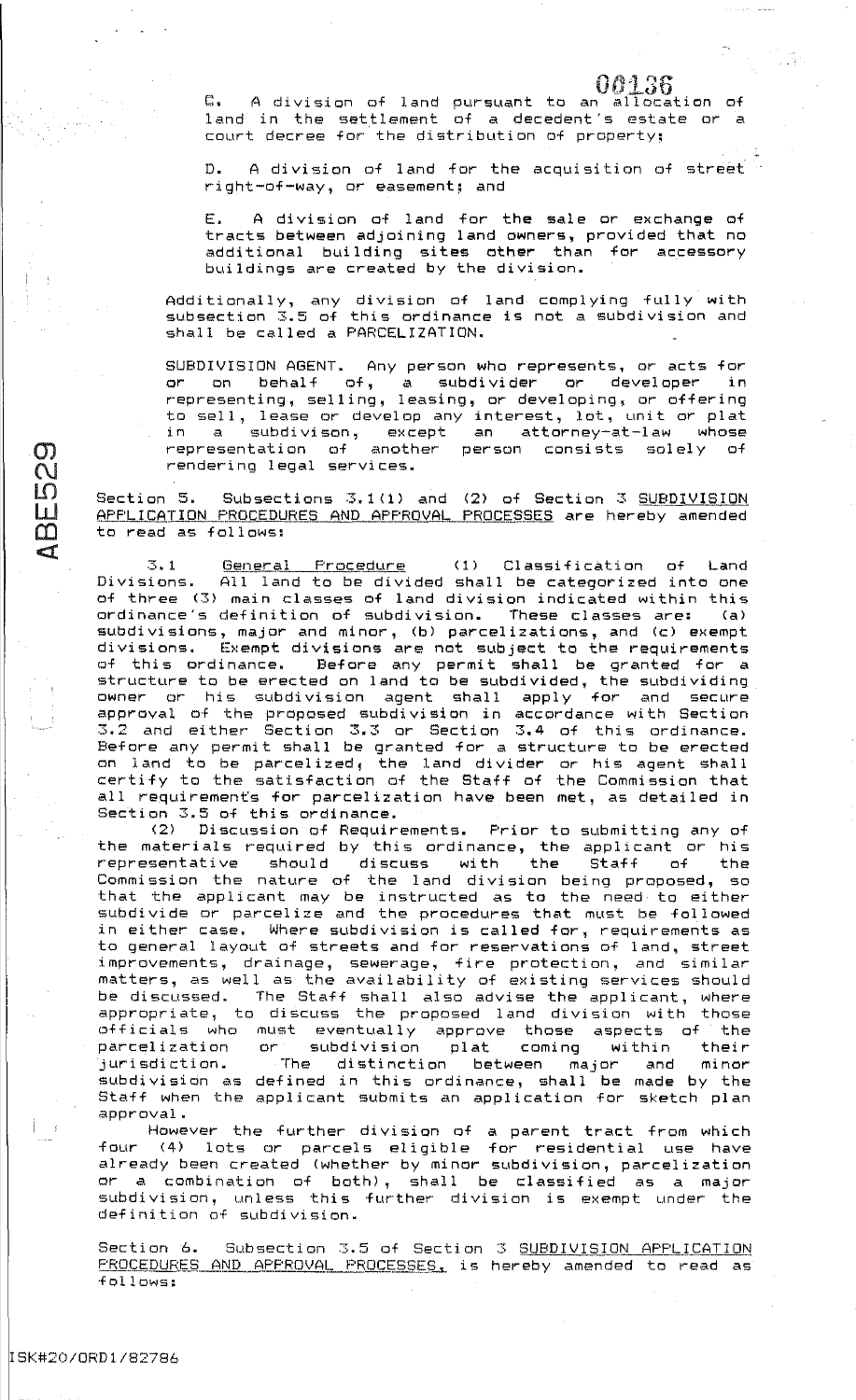#### $0.0137$  $3.5$  Parcelization

### (1) General Procedure.

Presubmission discussion between the prospective land divider or his agent and the Staff of the Commission will clarify the land divider's eligibility to use the parcelization process. Following such discussion, the parterization process. Tollowing such diseased in the<br>land divider or his agent shall then file an application for parcelization review with the Staff,<br>and provide the documents specified below. The Staff and provide the documents specified below. and the Executive Director shall then review the complete submission for compliance with this section of the ordinance, and the Staff shall notify the land divider or his agent of the r-esults of that review. The land divider or his agent shall then file the approved parcelization with the County Recorder within thirty calendar days of the end of the review process. Failure to so record shall automatically void the approved parcelization.

- (2) Application Requirements.
	- The application for parcelization review shall: (a) Be made, in duplicate, on forms available at the Office of the Commission;
	- <bl Include all documentation required in subsection **3.5(4);**
	- (c) Include ten sets of legal descriptions for all parcels (under ten acres in area) being created. The land divider may, instead, submit ten sets of parcelization drawings, using subsection 6.4<1>  $(b, c, d, f, g, i, j, 1, m)$  as a basis for the drawings' for-mat; and
	- (d) Include the notarized consent of the legal owner or- contract owner or optionee of the proper-ty (parent tract, lot or parcel) to be parcelized, if such person is different from the land divider.

(3) Standards

(a) Number and Area of Parcels.

The maximum number of parcels that can be created from a parent tract as defined in subsection 2.2 of this ordinance, and the minimum area of those parcels shall depend on the zoning classification of the lsnd to be parcelized:

| Zoning Classification of Maximum No. Minimum Area of Parcels,<br>Land to be Parcelized | of Parcels Exclusive of Pight-of-way*       |
|----------------------------------------------------------------------------------------|---------------------------------------------|
| $\begin{bmatrix} A, AA, FC, R1, R1A, R1B, R2 \end{bmatrix}$                            | 2 acres                                     |
| $ $ R3, AB, LB, LBS, GB, SC, $  $<br>I, IR                                             | 2 acres (sewered) or<br>5 acres (unsewered) |

\* Unless Tippecanoe County Code Chapter 41 requires more

A parcel may contain some  $\mathsf{FP}\text{-zoned}$  land as well, but only if there is sufficient land within the non-FF' portion to place a principal use building and its accessory buildings and paved areas and still conform with Unified Zoning Ordinance Sections 4.6 through  $4.10$ ,  $4.14(b)$  and  $4.15(e)$ ,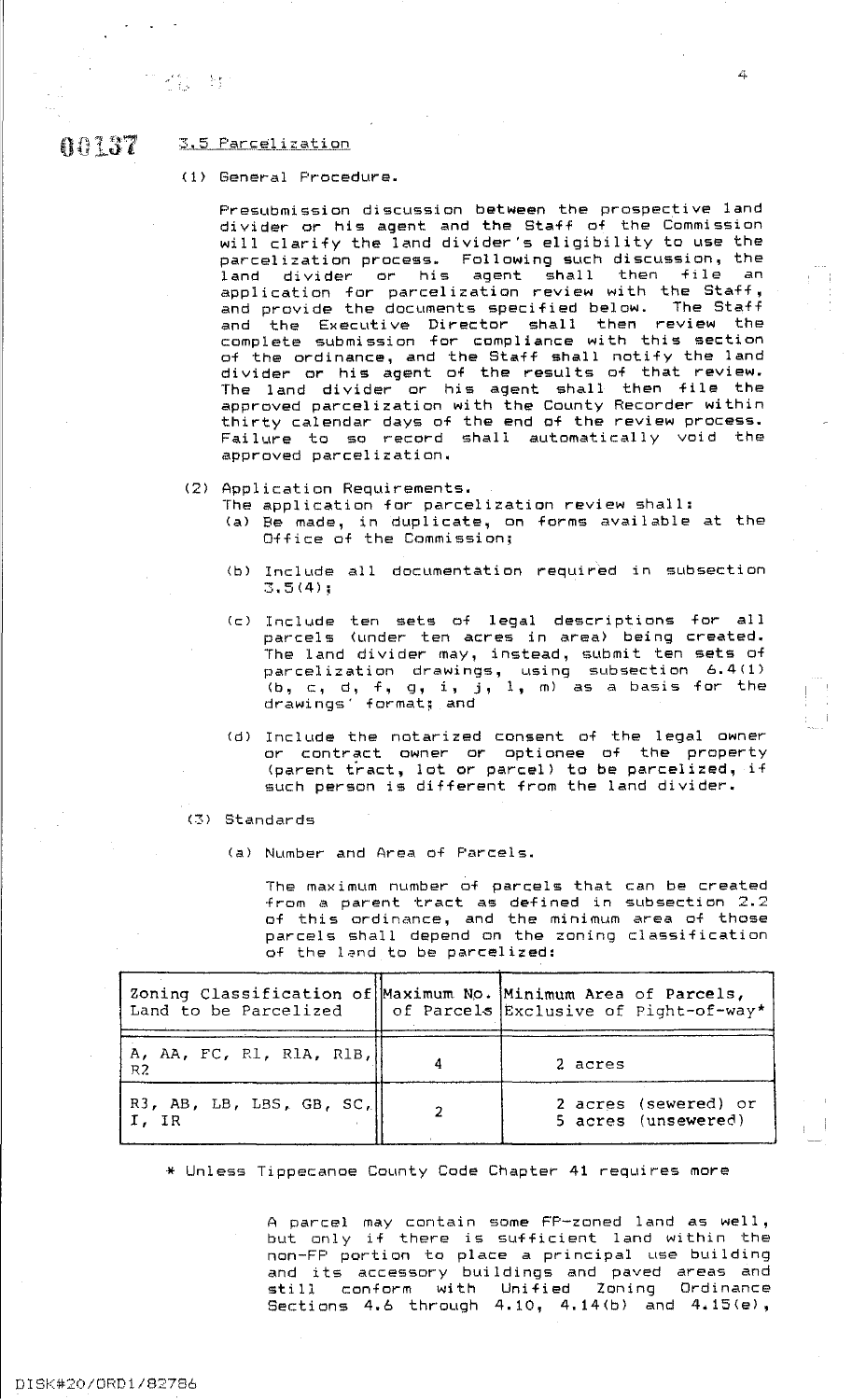## 00138

วินีเวลา

and Tippecanoe County Code Chapter 41. Parcel area shall be measured exclusive of right-of-way.

(bl Parcels Abutting a Public Road.

For parcels that abut a public road, the minimum parcel width shall be 200 feet. All parcels on land zoned R3, AB, LB, LBS, GB, SC, I, or IR shall abut a public road. Parcel width shall be measured along the right-of-way line of the public road. For parcels abutting more than one public road, parcel width standards shall apply along each public road abutted. For parcels abutting a public road that cannot derive access from that public road that cannot berive access from that<br>road, an easement for vehicular access and utility placement, connecting all such parcels to a public road, shall be provided at the time of parcelization.

CcJ Parcels Not Abutting a Public Road.

For parcels that do not abut a public road, the minimum parcel width shall be in accordance with the requirements of Tippecanoe County Code Chapter 41. For each such parcel, either a front lot line and all necessary setbacks or a building setback of 25 feet from all property lines, shall be included either on the drawings or recorded as a enastic cover the community of the community utility placement, connecting all such parcels to a public road, shall be provided, either at the time of parcelization or at the time of driveway permit issuance.

CdJ Sewage Disposal.

Each parcel shall be served either by sanitary sewer or on-site sewage disposal system. If the property to be parcelized is located within the Cities of Lafayette and West Lafayette, or the Towns of Dayton and Battle Ground, parcels may not be served by an individual sewage disposal system. If the property to be parcelized is located outside these incorporated cities and towns and a sanitary sewer system from within an incorporated santeary seven system from Within an incorporated then be subject to the provisions of Section 41-3- F of the Tippecanoe County Code. Where such service is unavailable (outside the indicated incorporated cities and towns either within or beyond areas served by these systems) , on-site sewage disposal systems that meet the standards of Tippecanoe County Code Chapter 41, shall be required.

<el Right-of-Way.

If a parcel abuts a public road along which full right-of-way width has not yet been obtained, the land divider shall, by appropriate instrument, convey to the public: sufficent right-of-way for one-half the required width for that specific road (as indicated in the Thoroughfare Plan for Tippecanoe County or its successor), for the full width of that parcel along that roadway.

(f) Conflict with Public: Provisions.

The provisions of subsection 3.5 are not intended to interfere with, abrogate, or annul any other co interiors with, as sympate, or annot any stime provisions of law. Where any provisions of this subsection impose restrictions different from

 $\sigma$  $\overline{\mathcal{C}}$  $\mathfrak{g}$ <u>uí</u>  $\Box$ **Ca**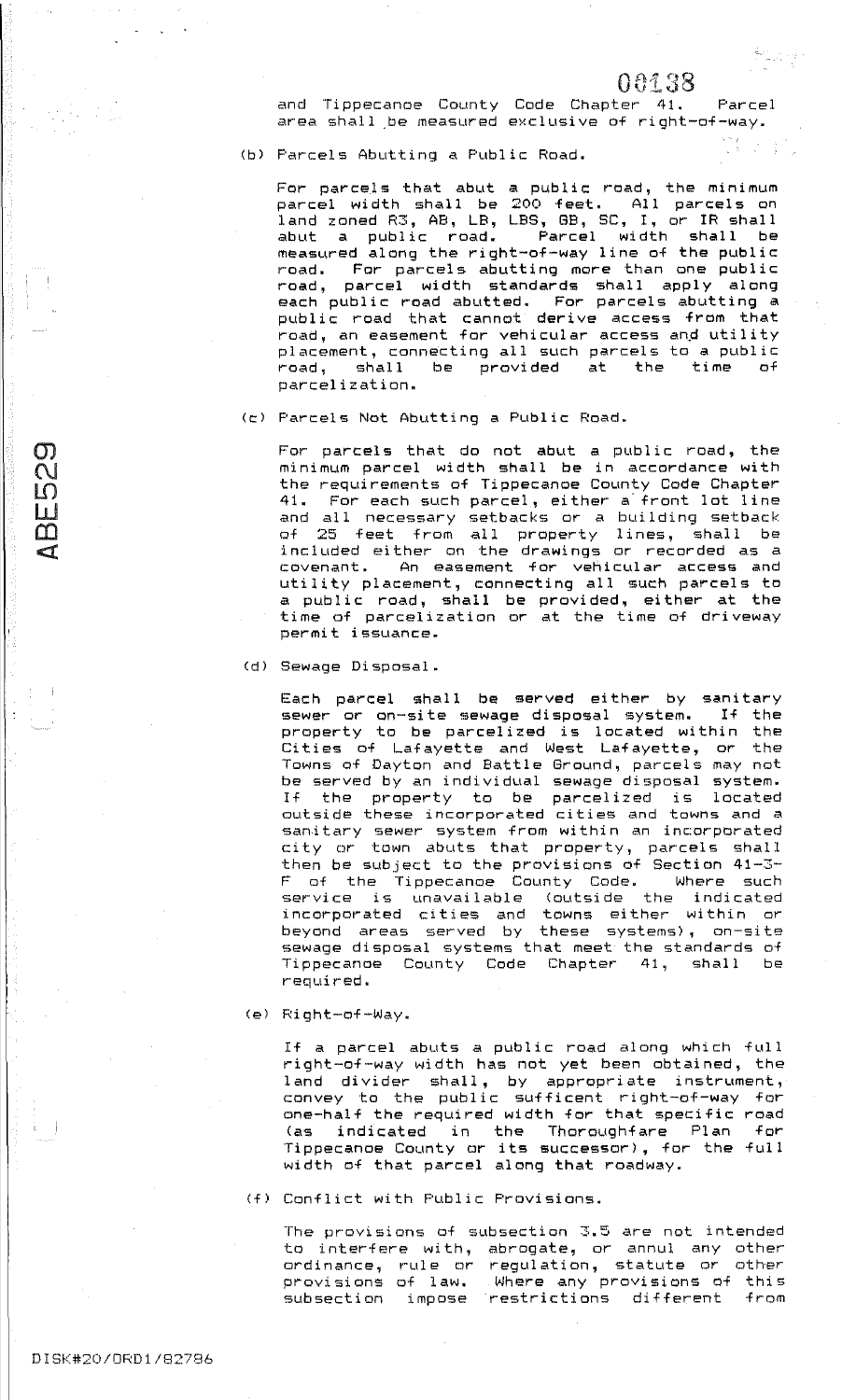.~:

00 1. 39

those imposed by any other ordinance, or other provision· of law, whichever provisions are more restrictive or impose higher standards shall control, unless otherwise stated herein.

(g) Public Improvement.

Any proposed division of land necessitating the creation or extension of a public improvement shall not qualify as a parcelization.

(hi Saving Provision.

All parcelizations approved prior to the effective date of this amendment to the Unified Subdivision Ordinance shall remain valid.

### (4) Documentation.

(al Sewage Disposal.

If the property to be parcelized is located outside the Cities of Lafayette and West Lafayette or the Towns of Dayton and Battle Ground but within an area served by a sanitary sewer system from an incorporated city or town, the land divider shall submit written documentation from the appropriate service provider as to whether sanitary sewer would be available for use. If such service is unavailable, or if the property is located beyond the areas served by the systems, the land divider shall provide written documentation that the County Board of Health has been satisfied that the standards of Tippecanoe County Code Chapter 41 have been met to assure the continued operation or the proper installation of an on-site sewage disposal system on each parcel.

(b) Right-of-way.

If additional right-of-way is required as per subsection 3.5(3) (e) the land divider shall submit the appropriate conveyance, with a legal description prepared by *a* registered land surveyor, conveying such right-of-way to the appropriate jurisdiction. Conveyances shall be prepared in a format available at the Office of the Commission and shall be signed by the land owner and notarized.

Cc) Easements for Private Drives.

Should the land divider at the time of parcelization provide an easement for a private drive connecting parcels to a public road, the land divider shall submit ten copies of the description of that easement prepared by a registered land surveyor, and signed by all owners and notarized. Where applicable, a statement shall be appended to each legal description of each parcel as follows: "This parcel is subject to an easement for ingress and.egress recorded in ------ Record ------, Page ------." Should the land divider choose to submit parcelization drawings, the description should appear on the face of the drawings. An additional statement must accompany any such easement description indicating that private driveways constructed in these easements shall not be accepted for maintenance by any participating jurisdiction.

··--··-- ·----~----·----------

<sup>151</sup>Private Driveways.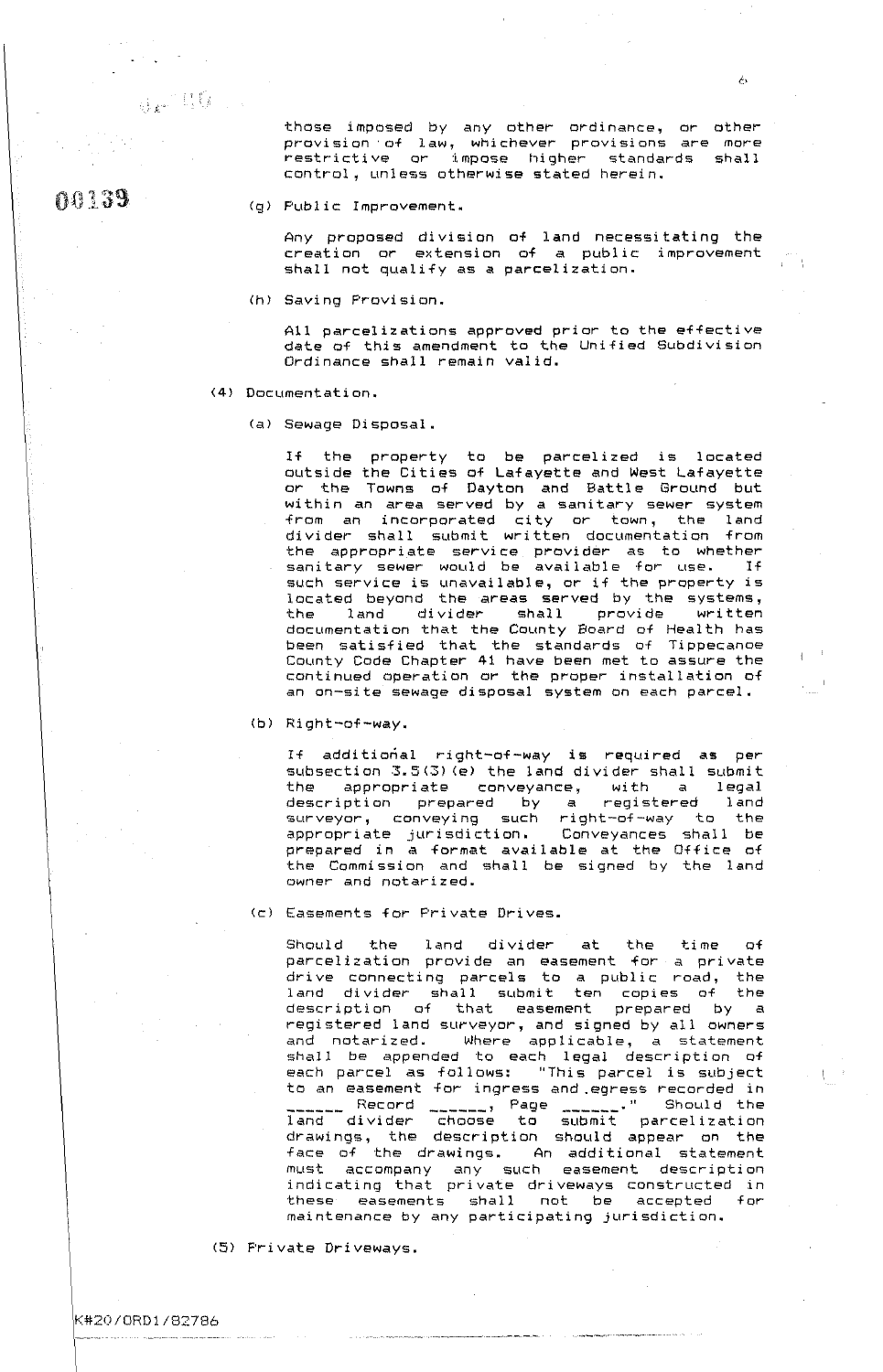The construction and maintenance of private driveways built to provide access to parcels shall be the responsibility of the owner or owners of the land. These driveways shall not be accepted for maintenance by participating jurisdictions. A private driveway may be named by the land divider, provided the name is approved by the Commission's Staff, as not duplicating, or too closely approximating  $phonetically,$  the name of any other street whether public or private, in the area covered by this ordinance. A sign indicating the name of the private driveway only may be erected, provided that the sign is not constructed with white letters on a green background, and is not constructed using any other format or color scheme used by a participating jurisdiction to identify a publicly maintained street or road. The words "private drive" shall be placed after the name. Placement of the sign shall be approved by the County Highway Engineer or appropriate City Engineer or Town Board at the time of the driveway permit issuance.

- (6) Review, Approval and Recordation.
	- (a) An application for parcelization shall not be considered complete until all items in subsections  $3.5(2)$  and  $3.5(4)$  have been submitted to the Commission's Staff. Within three working days of the submission of the completed application, the Commission's Staff shall review all items and notify the land divider as to their compliance or deficiencies with regard to all requirements of subsection 3.5.
	- (b) Upon a finding of compliance, the Executive Director or his designee shall sign all ten sets of legal descriptions or drawings. Once signed, the approved parcelization is eligible to be recorded.
- (c) It shall be the responsibility of the land divider in the presence of the Executive Director or his designee to file the approved parcelization with the County Auditor and Recorder within thirty (30) days of the date of signature. Failure to so file and record shall automatically invalidate the approval, rendering it null and void and requiring resubmittal for approval.
- (7) Dissolution.
	- (a) A recorded parcelization or portion thereof may be dissolved by the property owner or owners if, in doing so, no provision of this or any other ordinance, rule, regulation, statute or provision <Jf law is violated. To do so, ten copies of a statement dissolving the parcelization (or any part of it) shall be submitted to Staff for review of compliance with above-stated ordinances, rules, etc. This statement, signed by all legal owners, contract buyers, and optionees of the property and notarized, shall contain the parcelization number and legal descriptions of the parcels involved.
	- Cb) Upon a ..<br>Director finding or his statements. Once is eligible to be recorded. of compliance, the Executive designee shall sign all ten signed, the approved dissolution
	- (c) It shall be the responsibility of the land divider in in the presence of the Executive Director or his designee to file the approved dissolution with the County Auditor and Recorder within thirty C30)

 $\mathcal{D}_{\mathbf{r}}$  $\bigcap$  $\bm{\mathsf{L}}$ **W**  $\omega$  $\blacksquare$